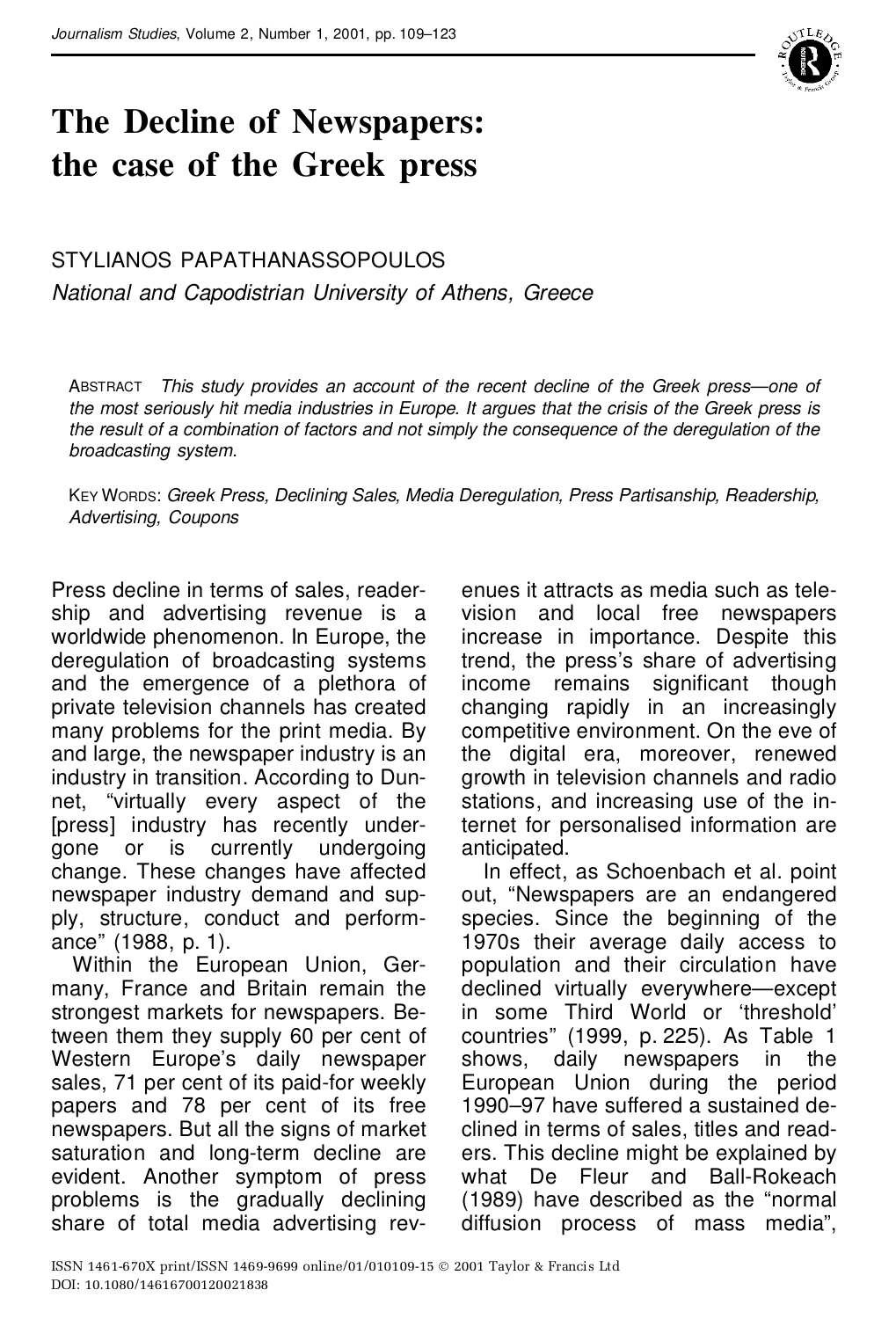meaning that all media peak as new media emerge and replicate some of their functions (see also Host, 1999). Explaining the decline of the press in the USA and Germany, Schoenbach et al. (1999, p. 226), note the following. Firstly, competition for traditional news paper audiences has increased, leading to more attractive content for everyone on television, on radio, in magazines and other print media and in the future—on the internet. Sec ondly, the newspaper as such—its content, its appearance and the way it presents itself—may no longer appeal to large sections of the society. Thirdly, structural changes (such as an ageing society, education, stagnating incomes, more single households, etc.) in society might contribute to changes in newspa per readership.

These factors seem to have implications for the Greek newspaper industry as well. This article provides an ac count of the decline of the press in Greece. It will also argue that the crisis of the Greek press is not merely the result of a combination of these factors, but also reflects newspapers' failure to address the issue of how to attract younger readers.

#### **Greek Media in the European Context**

The newspaper sector in Western Europe is diverse in many aspects of its basic structure and circumstances. Broadly speaking, newspapers remain a national medium mainly because of the language they use and the issues they report. There are, moreover, sub stantial variations in *per capita* newspaper consumption, especially between northern and southern Europe. There is not a common newspaper industry model in Europe, even in terms of how Europeans prefer to consume a news paper. In general terms, the development of the media in any country reflects the political, social and economic conditions as well as population and cultural traits, which in turn give the media their particular characteristics (Merrill and Lowenstein, 1990, pp. 50–53; Hiebert et al., 1982, pp. 40– 43). For European newspapers, there are a number of other relevant differ ences that are worth identifying (see Table 1). These include:

- · Differences in the consumption of newspapers, especially between northern and southern Europe. As Table 1 shows, the consumption of newspapers in southern Europe (Greece, Spain, and Italy) is much lower than in northern Europe (Nor way, Finland, and Sweden).
- · Differences between countries with a strong national press (Britain) and those with a stronger regional and local press (Germany, France). In France, for example, the Parisian newspapers are the most well known, but it is a regional newspaper that sells more copies than any other French daily. In Germany, the biggest newspapers are regional newspapers based in Frankfurt, Munich and Hamburg (Sidel and McMane, 1995). However, it seems, as Gustafsson and Weibull note, that "the countries with a high newspaper penetration all have the same kind of newspaper structure, with a strong local press, besides a fairly strong national press" (cited in Host, 1999).
- · Differences in preferences for morning dailies (Britain) or evening dailies (Greece). Greece seems to be an exception because of its newspaper readers' preferences which make its evening dailies the country's leading newspapers (see Table 2).
- In some countries, the Sunday press is very popular (Britain, Sweden, Greece) with many titles and colour supplements, while in others Sunday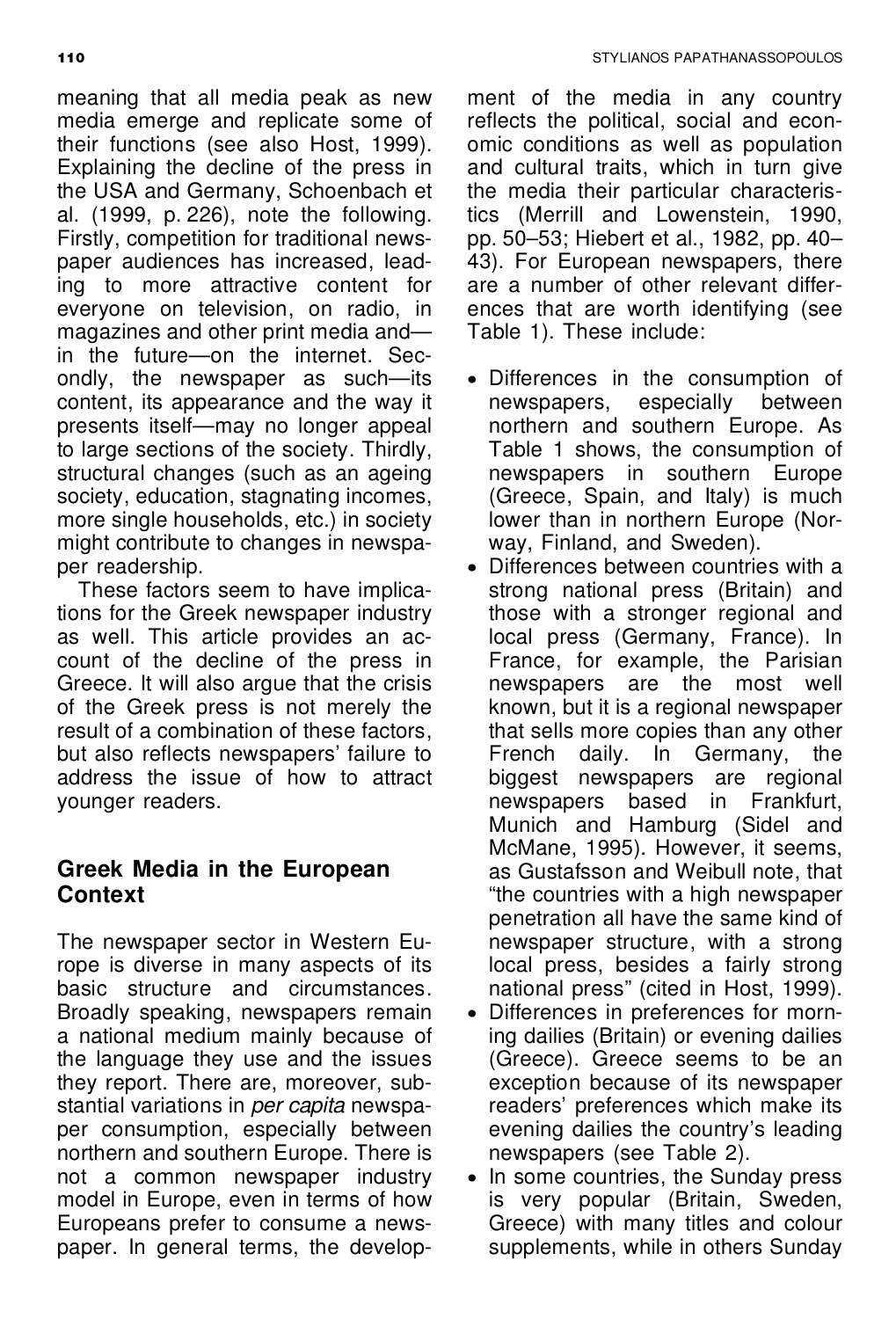|                                | Table 1. Trends in European, American and Japanese newspapers, 1990-97                          |                                      |                                                              |                                                  |                                                  |                                                  |                                                                                |                                                              |                                                              |
|--------------------------------|-------------------------------------------------------------------------------------------------|--------------------------------------|--------------------------------------------------------------|--------------------------------------------------|--------------------------------------------------|--------------------------------------------------|--------------------------------------------------------------------------------|--------------------------------------------------------------|--------------------------------------------------------------|
| Country                        | Number of<br>daily titles<br>in 1990                                                            | Number of<br>daily titles<br>in 1993 | Number of<br>daily titles<br>in 1997                         | Circulation<br>of dailies<br>in 1990<br>(in 000) | Circulation<br>of dailies<br>in 1993<br>(in 000) | Circulation<br>of dailies<br>in 1997<br>(in 000) | Consumption of<br>dailies in 1990<br>inhabitants<br>per 1000                   | Consumption of<br>dailles in 1993<br>inhabitants<br>per 1000 | Consumption of<br>dailies in 1997<br>inhabitants<br>per 1000 |
| Austria                        |                                                                                                 |                                      |                                                              | 2775                                             | 2529                                             |                                                  | 356                                                                            | 328                                                          | 296                                                          |
|                                | 35                                                                                              |                                      |                                                              |                                                  |                                                  |                                                  |                                                                                |                                                              |                                                              |
| <b>Denmark</b><br>Belgium      | 45                                                                                              | 3<br>3 4 5 8<br>3 4 5 8              | 88                                                           | 1779<br>1823                                     | 1716<br>1671                                     | 2082<br>1621<br>1617                             | <b>175</b><br>355                                                              | 78524<br>78524<br>7857                                       | 58885886588                                                  |
| Finland                        | 66                                                                                              |                                      |                                                              | 2744                                             |                                                  | 2323                                             |                                                                                |                                                              |                                                              |
| France                         | $103$ <sup>1</sup>                                                                              |                                      | 584                                                          | 8896                                             | 2750<br>8743 <sup>2</sup>                        | 8820 <sup>3</sup>                                | 562<br>1271                                                                    |                                                              |                                                              |
| Germany                        | 356                                                                                             | 414                                  |                                                              | 20,598                                           | 25,902                                           | 25,038                                           |                                                                                | 324                                                          |                                                              |
| Greece                         | 20                                                                                              | $\overline{\Omega}$                  | a<br>Sa e L is                                               | 1278                                             | 839                                              |                                                  | $378888$<br>$78888$                                                            | $80777$<br>$7797$                                            |                                                              |
| Ireland                        | $\infty$                                                                                        | $\infty$                             |                                                              | 677                                              |                                                  | 715<br>552                                       |                                                                                |                                                              |                                                              |
| taly                           | $\frac{8}{4}$                                                                                   | $\frac{4}{3}$                        |                                                              | 6764<br>4624                                     | 606<br>6550<br>4728                              |                                                  |                                                                                |                                                              |                                                              |
| eq<br>P                        |                                                                                                 |                                      |                                                              |                                                  |                                                  | 5920<br>4753                                     |                                                                                |                                                              |                                                              |
| Netherlands                    |                                                                                                 |                                      |                                                              |                                                  |                                                  |                                                  |                                                                                |                                                              |                                                              |
| Norway                         | 88                                                                                              | $\frac{8}{4}$                        |                                                              | 2583                                             | 2623                                             |                                                  |                                                                                |                                                              |                                                              |
|                                | 110                                                                                             | $\frac{126}{103}$                    | 83<br>128                                                    | 3000                                             | 3950                                             |                                                  | 825<br>275                                                                     |                                                              |                                                              |
| Spain<br>Sweden                | 109                                                                                             |                                      | $\frac{5}{1}$                                                | 4537                                             | 4232                                             | 2603<br>4265<br>3871                             |                                                                                | 8000528                                                      | 8078055<br>8078055                                           |
| <b>Britain</b>                 | 105                                                                                             | $\frac{8}{2}$                        | 8                                                            |                                                  | 19,578                                           | 18,447                                           |                                                                                |                                                              |                                                              |
| European<br>Union <sup>4</sup> | 212                                                                                             | <b>153</b>                           | 1132                                                         | 22,712<br>85,310                                 | 84,189                                           | 80,763                                           | 393<br>288                                                                     |                                                              |                                                              |
| SA                             | 1626                                                                                            | 1556                                 | 1509                                                         | 62,502                                           | 59,812                                           |                                                  | 253                                                                            |                                                              | 209                                                          |
| lapan                          | 125                                                                                             | 109                                  | 108                                                          | 68,653                                           | 72,043                                           | 56,728<br>72,699                                 | 559                                                                            | 233<br>576                                                   | 453                                                          |
|                                | Data of 1988; <sup>2</sup> Data of 1992; <sup>3</sup> Data<br>Source: Based on data from annual |                                      | of 1996, <sup>4</sup> European Union of the 15 member states |                                                  |                                                  |                                                  | reports of the International Federation of Newspapers Publishers (1991, 1994). |                                                              |                                                              |
|                                |                                                                                                 |                                      |                                                              |                                                  |                                                  |                                                  |                                                                                |                                                              |                                                              |

Table 1. Trends in European, American and Japanese newspapers, 1990-97

 $S = \begin{bmatrix} 1 & 1 & 1 \\ 1 & 1 & 1 \end{bmatrix}$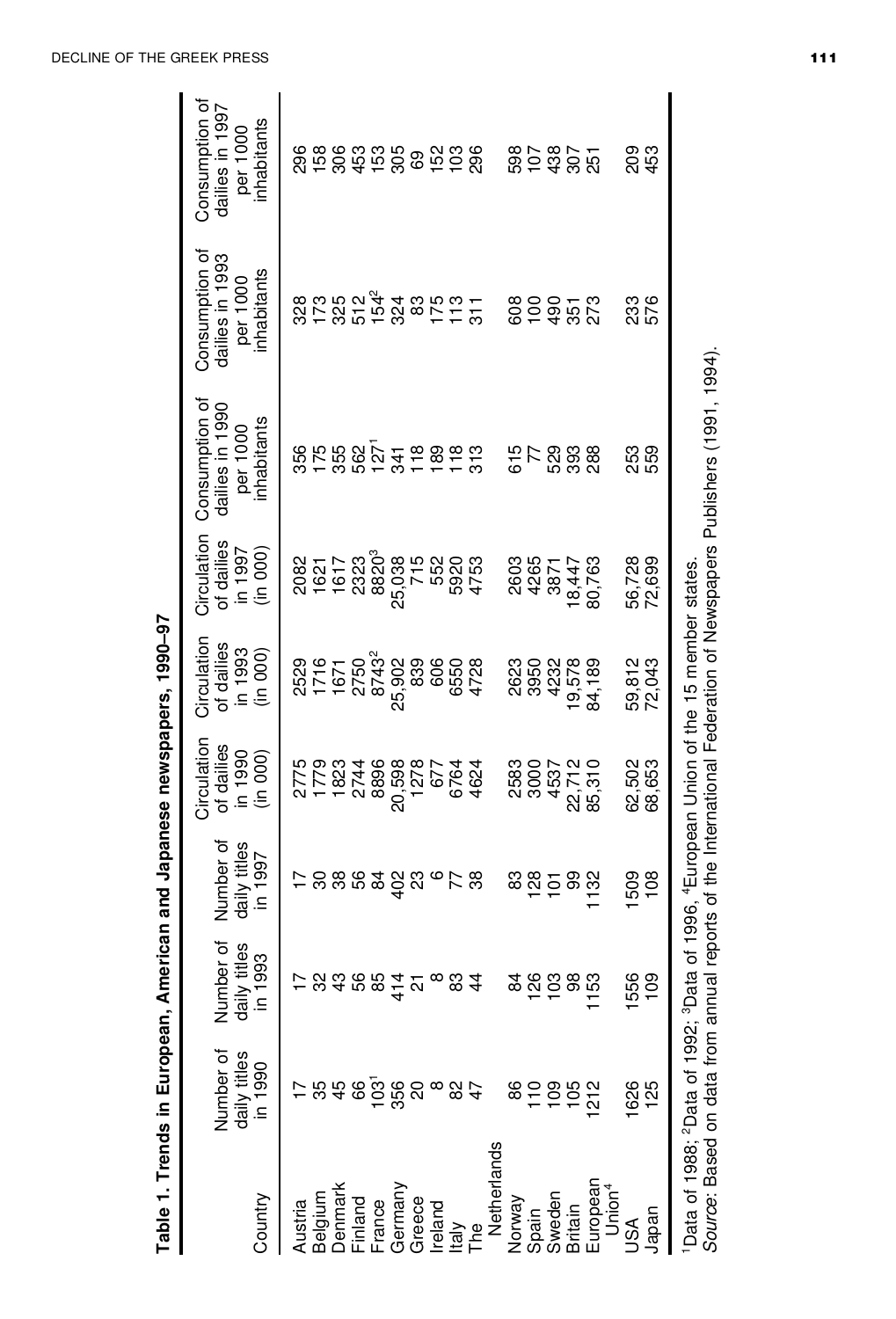|                     |                     | Table 2. Ten leading daily newspapers in Greece, 1998                     |                                             |                   |                  |         |                                                                                                                                                                                                                                                                                                     |          |
|---------------------|---------------------|---------------------------------------------------------------------------|---------------------------------------------|-------------------|------------------|---------|-----------------------------------------------------------------------------------------------------------------------------------------------------------------------------------------------------------------------------------------------------------------------------------------------------|----------|
|                     |                     | National average<br>daily circulation                                     | revenue in 1998<br>Adverting<br>(in million |                   | Political        |         |                                                                                                                                                                                                                                                                                                     | Internet |
| Title               | Ownership           | $\frac{1}{2}$ (in 1998) <sup>1</sup>                                      | drachmas)                                   | Format            | stance           | Edition | Membership of a chain                                                                                                                                                                                                                                                                               | edition  |
| TA NEA              | Lambrakis<br>Group  | 96                                                                        | 7715                                        | Tabloid           | Liberal          | Evening | Lambrakis Group (papers,<br>TV: Mega Channel; press:<br>magazines); travel culture                                                                                                                                                                                                                  | Yes      |
| Eleftherotypia      | C.K.<br>Tegopoulos  | 75                                                                        | 5212                                        | Tabloid           | Liberal          | Evening | telecommunication services<br>IV: Mega Channel; press:<br>magazines;                                                                                                                                                                                                                                | Yes      |
| Ethnos              | <b>Bobolas</b>      | 54                                                                        | 3455                                        | Tabloid           | Liberal          | Evening | TV: Mega Channel; press:<br>magazines; construction                                                                                                                                                                                                                                                 |          |
| Eleftheros<br>Typos | Foundation<br>Press | 53                                                                        | 3142                                        | Tabloid           | Conservative     | Evening | Some shares in Star Channel                                                                                                                                                                                                                                                                         | Yes      |
| Kathimerini         | <b>Alafouzos</b>    | $\frac{4}{4}$                                                             | 613                                         | <b>Broadsheet</b> | Independent      | Morning | magazines; TV: used to own<br>Radio: two stations; press:<br>founders of Mega Channel<br>(now holds only 1% of the<br>SKAI TV and one of the<br>shares); shipping                                                                                                                                   | Yes      |
| Apogeymatini        | Karagiannis         | 88                                                                        | 1531                                        | Tabloid           | Conservative     | Evening | ž                                                                                                                                                                                                                                                                                                   | Yes      |
| Adesmeutos<br>Typos | Adesmeutos<br>Typos | 25                                                                        | 605                                         | Tabloid           | Conservative     | Evening | $\frac{1}{2}$                                                                                                                                                                                                                                                                                       | Yes      |
| Exousia             | Androulidakis       | $\frac{6}{1}$                                                             | 1049                                        | Tabloid           | Liberal          | Evening | Press: Financial Weekly,<br>Daily Sports; radio:<br>Planet                                                                                                                                                                                                                                          | Yes      |
| Vradyni             | Tragas              | $\frac{2}{1}$                                                             | 1452                                        | Tabloid           | Conservative     | Evening | Magazine                                                                                                                                                                                                                                                                                            | Yes      |
| Rizospastis         | Communist<br>Party  | 114                                                                       | $\overline{K}$                              | Tabloid           | Communist/<br>ti | Morning | $\frac{1}{2}$                                                                                                                                                                                                                                                                                       | Yes      |
|                     |                     | they represent 70 per cent of the advertising revenue of the daily press. |                                             |                   |                  |         | The circulation of these ten leading dailies represents 77 per cent of the average sales of the daily press (morning and evening). In terms of advertising<br>Sources: Based on date from the Athens Association of Newspaper Publishers (for circulations) and Media Services SA (on advertising). |          |

Table 2. Ten leading daily newspapers in Greece, 1998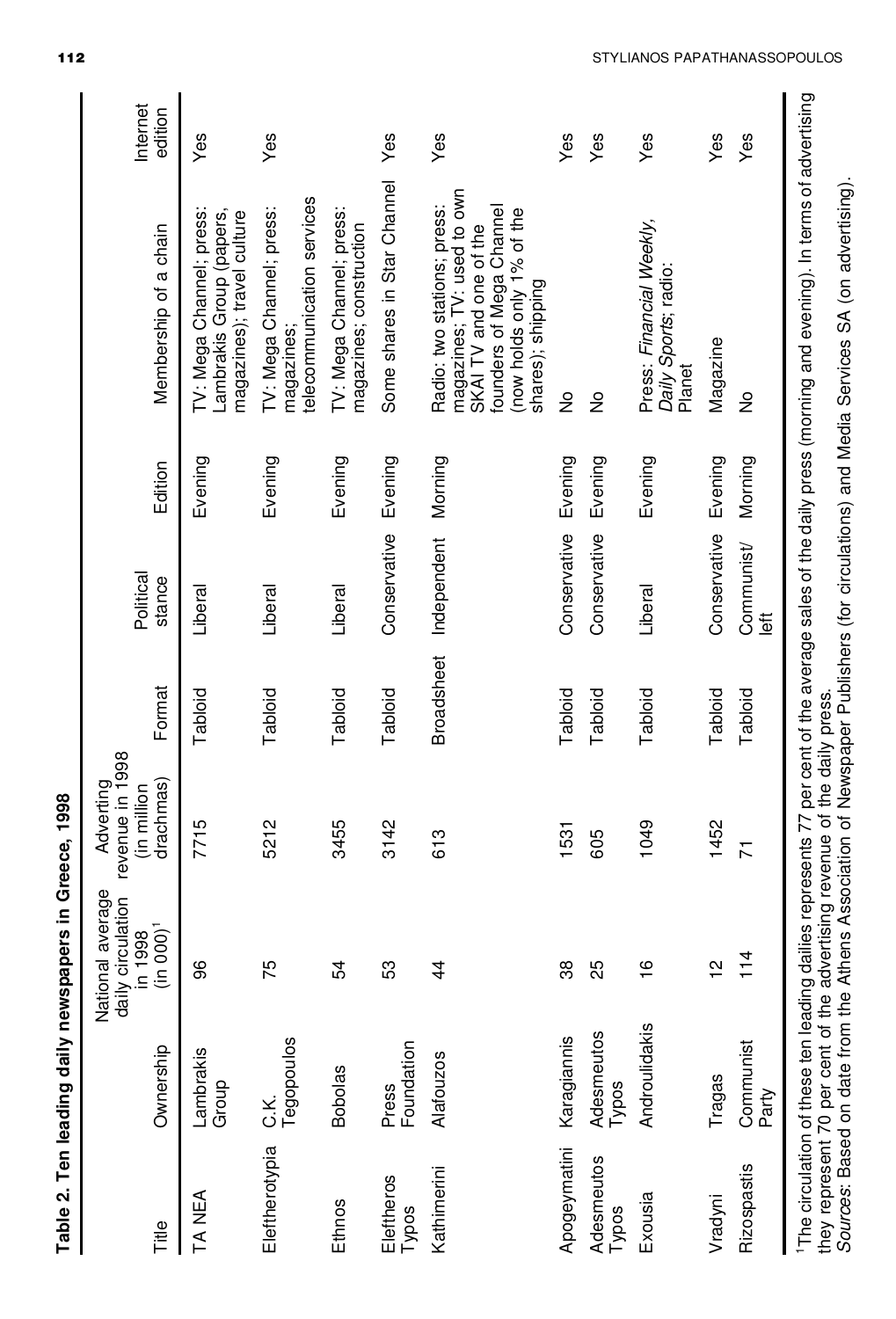papers are virtually non-existent (Germany, France).

- · In some countries the tabloid sensationalist press is very popular (Britain, Germany, Norway); in others it is much less so (France, Greece). The British *Sun* and the German *Bild Zeitung*, for example, enjoy the highest circulations in the UK and Germany, respectively.
- · In some countries the tabloid press is the yellow" or "sensational" press, whereas the broadsheet press is seen as the "respectable" press. Yet in others the tabloid press is associ ated with the physical size of a news paper rather than the content, and some of these newspapers offer readers very serious journalism (Spain, Italy, and Greece). Few would identify *TA NEA* (Greece), *El Pais* (Spain) and *La Repubblica* (Italy) as sensational newspapers because of their tabloid format.<br>Differences in advertising.
- · Differences in advertising. As Humphreys notes (1996, p. 36), a related factor for the comparative strength of the northern European press industries and the weakness of the southern European press has been the share of advertising expen diture received by the press. As Table 3 indicates, the lion's share of media advertising in the northern European countries has tended to be reserved for newspapers.

Tables 1 and 3 provide a picture of the Western, mainly European Union, press industry in the 1990s as well as an assessment of the Greek press compared with other European countries.

Greek mass media have been char acteristically more driven by supply than consumer demand since the foun dation of the modern Greek state. In effect, it appears to be a kind of tra dition in Greece, since there are more newspapers, more television channels, more magazines and more radio stations than such a small market can support. By the mid 1990s there were about 160 local, regional and national daily newspapers in Greece as well as 600 popular and special interest maga zine titles, 150 national and local teleand 1200 radio stations—for a market of 11 million in habitants.

Another feature of the Greek mass communications sector is that the me dia have been influenced by the country's troubled political history and political instability. Greek newspapers, for example, have a long history of divisions along party lines, which has literally split the country during its mod ern political history. From its inception, the Greek press coincided with the struggle for independence from the Turks in 1821, and its development has paralleled the growth of political life in the nascent Greek state. The establish ment of political parties in the late nineteenth century paralleled the start and the growth of the modern Greek press.

**Table 3. Newspaper shares (per cent) of media advertising expenditure in Western Europe, 1990–97<sup>1</sup>**

| Country         | 1990 | 1993 | 1997 |
|-----------------|------|------|------|
| Austria         | 47.4 | 44.2 | 45.6 |
| <b>Belgium</b>  | 25.7 | 27.4 | 26.4 |
| Denmark         | 64.7 | 63.3 | 61.9 |
| Finland         | 68.7 | 62.7 | 58.6 |
| France          | 28.6 | 25.0 | 24.4 |
| Germany         | 51.9 | 51.7 | 48.1 |
| Greece          | 22.9 | 14.2 | 18.6 |
| Ireland         | 61.4 | 59.8 | 58.4 |
| Italy           | 23.8 | 20.9 | 21.0 |
| The Netherlands | 61.0 | 51.2 | 49.8 |
| Norway          | 77.2 | 66.1 | 60.1 |
| Portugal        | 22.5 | 19.0 | 14.0 |
| Spain           | 36.3 | 30.8 | 31.5 |
| Sweden          | 78.1 | 67.4 | 61.7 |
| <b>Britain</b>  | 43.7 | 43.3 | 40.9 |

<sup>1</sup>The percentages are based on advertising expenditures that include cinema, posters, etc. *Source*: Young and Rubicam, (1998).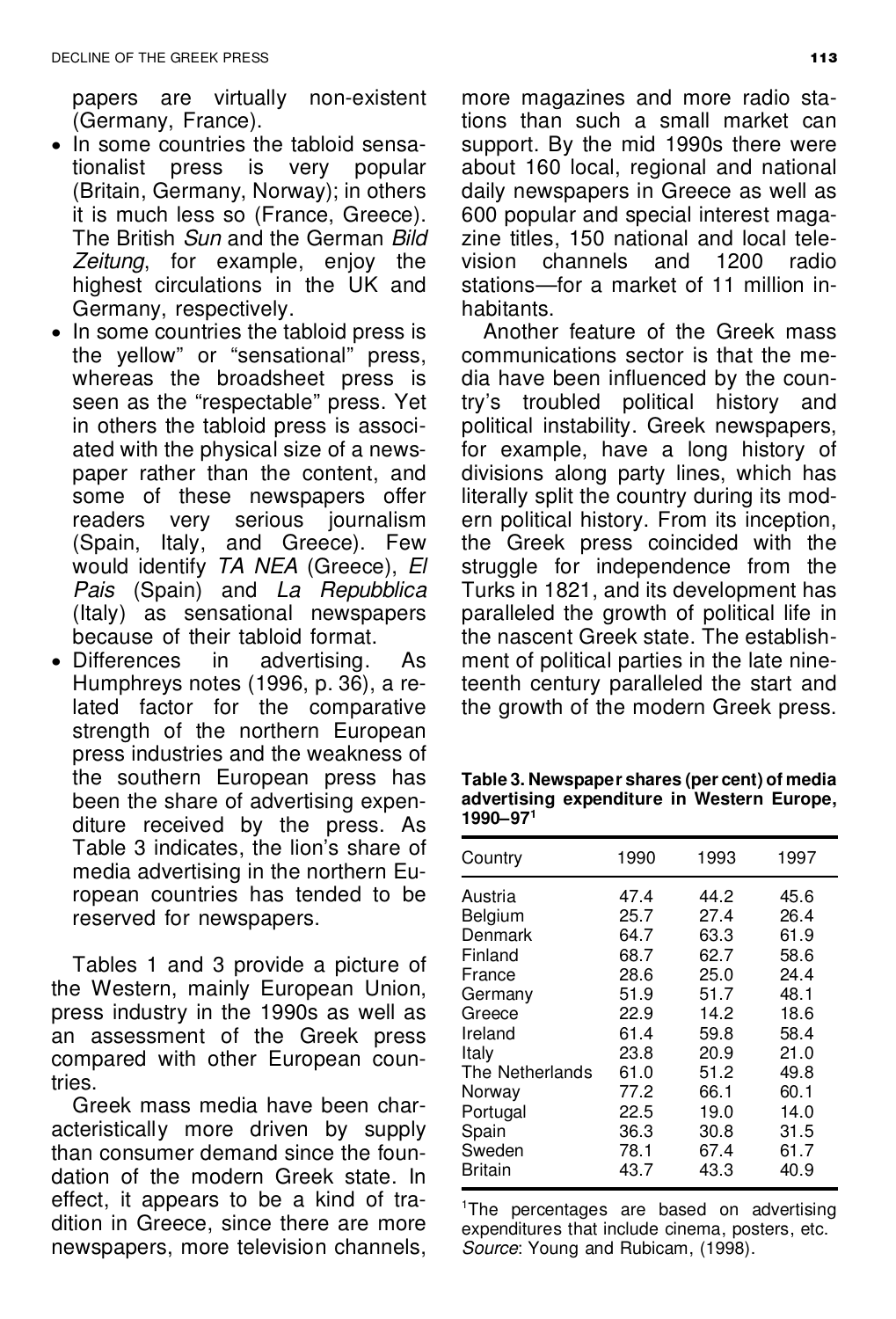A third and relevant characteristic is that the state has played a decisive role in the media sector. This is readily evidenced in the various press laws. First, the state enforces these press laws and, second, the provision of size able financial aid to the press means individual media enterprises become dependent because they cannot cover their production costs. Law 2328 (1995), for example, does not allow publishers to own more than two daily political newspapers—one a morning and one an evening daily, published in Athens, Piraeus, or Thessaloniki and distributed by the Press Distribution Agency. Additionally, Law 1892 (1990) states that daily newspaper publishers making investments larger than US\$370,000 qualify for state financial aid. The investor must put up at least 35 per cent in cash, and may borrow up to 40 per cent. The state pays up to 25 per cent and may subsidise loan interest by the same percentage. The subsidised portion may not be amortised against profits. Third, the decisive role of the state in media affairs is reflected in the fact, as we shall see later, that the broadcast media were initially under the total control of the state.

The closed relationship between the state and the media has largely arisen from the political tensions (including civil war) in Greek society since the end of the Second World War. These tensions, combined with the absence of a strong civil society, have made the state an autonomous and dominant factor in Greek society. Mouzelis points out that this situation is associated with an atrophied civil society in which the state has to take on additional politicoideological functions (1980, pp. 261– 64). This makes the system less self-regulatory than in cases of devel oped capitalism such as Britain or the US. The lack of self-regulation is also noticeable at the level of the politicoideological superstructure because in a weak civil society even the economi cally dominant classes do not manage to form well-organised and cohesive pressure groups. Mouzelis notes that because of the persistence of patronage politics even bourgeois parties and interest groups are articulated within the state machinery in a clientist/ personalistic manner (1980, p. 263). This has led the state to promote the interests of particular types of capital rather than the interests of capital as a whole. Therefore, the lack of self-regulation makes the state intervene not only in the politico-ideological sphere but also in the economy. The fact that the state plays a decisive role in the formation of the Greek economy and polity illustrates the state's relative autonomy from society (Mouzelis, 1985; Tsoukalas, 1981). Consequently, it is not by chance that there used to be such strict control over the broadcasting media in Greece (Papathanasso poulos, 1990, pp. 338–39). This situation has changed with the deregulation and commercialisation of the media sector, but some "inheritance effects" still influence Greek media culture.

Finally, Greek media have experi enced a process of modernisation during the last 25 years, since the fall of the dictatorship: a new era has begun for the press. First, advertising has be gun to play a decisive role in press revenues. Seventy per cent of the leading newspapers' revenues, for exam ple, now derive from advertising. The purely partisan press has slowly de clined as more market-oriented news papers have come to dominate the sector. Second, since the mid 1980s entrepreneurs and ship owners have gradually become the new owners of the Greek press. In effect, they are the owners of the major media (print and broadcast) in Greece. Mega Channel, the major Greek private television channel, for example, is owned by the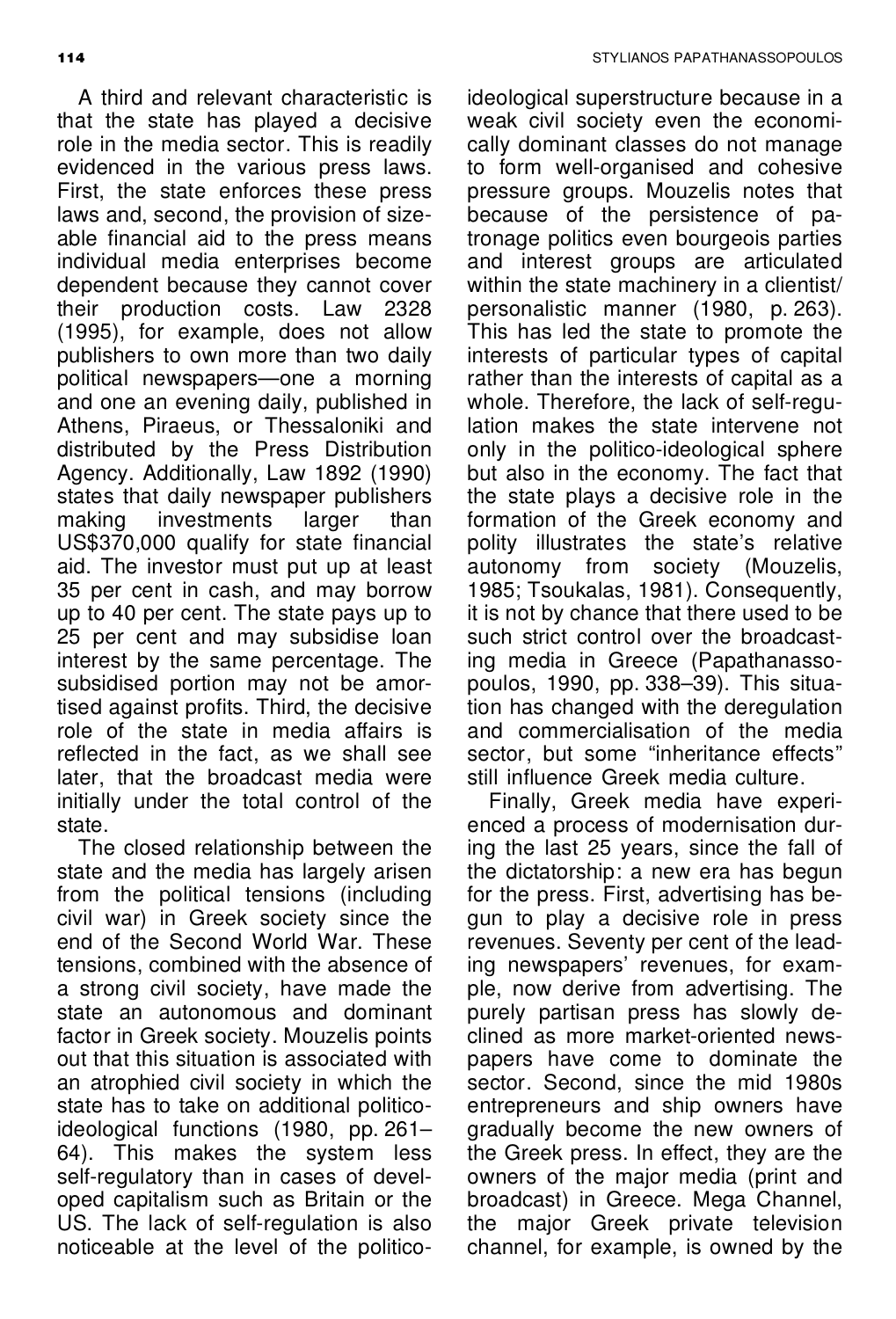most influential Athenian publishers, who also have interests in construction, shipping, oil business, travel, telecom munication services, etc. As in other countries, newspapers still articulate political preferences and allegiances but now the papers appear to function more as enterprises rather than party outlets.

In addition, Greek television has, since the early 1990s, undergone com plete commercialisation, adapting to a market-oriented environment with more channels, more advertising, more pro gramme imports (mainly from the US), more sensationalism and more dom estic productions, which are mostly imitations of US programmes adapted to Greek sensibilities. And, as in other countries, the publishers and other business-oriented interests have im pressively entered the broadcasting landscape. Although some government control over the state broadcasting channels is still evident, there is no overt control of the plethora of private television channels, which have lately dominated the broadcasting scene in terms of viewers' ratings and advertising revenue.

## **The Crisis in the Greek Press**

As noted above, the growth of the mod ern Greek press coincided with the establishment of political parties in the latter part of the 19th century. At that time each party had its own newspa per. Despite the gradual separation of the parties and papers, an identity of interests was maintained (McDonald, 1983, p. 24). The press used to survey developments in political life and play an important role in the political scene. This turned it into a player with some power, stronger, in some cases, than in other countries. Since the fall of the dictatorship (1974), the press has been under going a process of modernisation. The development of advertising as one of its main sources of revenue in the 1960s worked as a catalyst con cerning the newspapers' political choices, and tended to neutralise the partisan divisions of "black" and "white" (or "us" and "them").

The tradition of the small-circulation partisan publication has gradually given way to a larger commercial newspaper with an emphasis on econ omic and political issues. Moreover, the entry of new printing technologies in the 1980s (Leandros, 1992) and the entry of entrepreneurs and business people in the media sector as well as severe competition from television have changed the field since the 1980s (Psychogios, 1992, pp. 11–35; Zaous sis and Stratos, 1992, pp. 171–87; Paraschos, 1995). As a result, the content of the press has become more objective and the traditionally close as sociation with particular parties or indi viduals has been superseded by a tendency to identify more with a politi cal camp—right, left or centre. Partly this has arisen out of the need to attract a broader spectrum of readers to increase circulation in a time of econ omic difficulties; partly it has reflected a drift within the political community itself towards larger block parties. However, the political stance of the newspapers is always present, especially in periods characterised by a politically intense climate and of course during elections (Komninou, 1990, 1996).

In a highly centralised country, it is not surprising that the Athenian press dominates the market: over half of all dailies are sold in Athens and the Athe nian press has become national, although some regions still prefer their local newspapers, mainly as a sup plement to the Athenian ones. There is a strong Sunday press, again mainly originating from Athens. However, there is limited reader demand (69 out of 1000 bought a daily paper in 1997)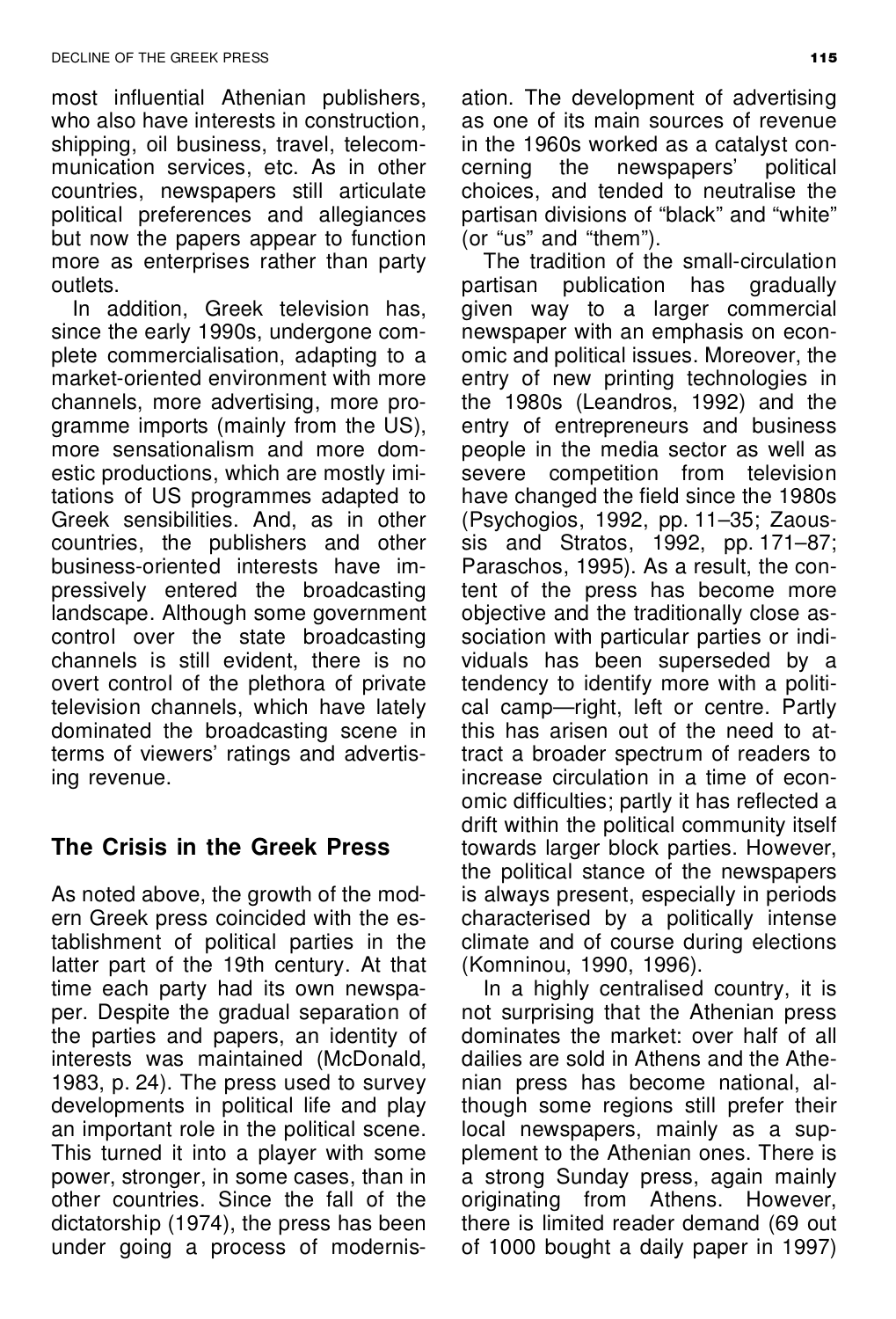

**Figure 1. Average total sales of Greek newspapers**

and with the entry of a plethora of private channels and radio stations, reader demand diminishes year by year. Thus, since the early 1990s the Greek press has entered a state of permanent crisis.

The circulation figures provided by the Association of Athens Daily News paper Owners for Greek newspapers present a depressing picture when sales for 1998 are compared with 1997. While Sunday newspapers in creased their circulation by 4 per cent, afternoon papers fell by 13 per cent (21 per cent compared with 1996) and morning papers by 3 per cent. Between 1993 and 1997, however, total sales of Athenian newspapers rose by 2 million copies (a 7 per cent increase) although this increase was chiefly due to growth ing in sports papers (17,000,000 copies), Sunday papers and weeklies (by 10,500,000). By contrast, afternoon newspaper sales dropped significantly, by 26,500,000 copies, while morning newspaper sales increased by 950,000 copies. Within this period, a number of new titles were launched, but in most cases failed to make an impact: further evidence that under present conditions the Greek market is too small to maintain not only new daily publications but also old ones (Figure 1). In effect, the average circulation figure for the 17 afternoon dailies was 435,574 copies in 1998 and for the seven morning dailies 65,319 copies (Papathanassopoulos, 1999). The fact that the morning press appears to be more durable is largely explained by the increase in sales of

the daily morning quality newspaper *Kathimerini*, the only morning daily able to compete in offers and coupons with its evening rivals. On the other hand, the Sunday press was always durable in the Greek market, but if one com pares its circulation with figures for the 1980s, it has lost about 30 per cent of its sales.

As for media-placed advertising ex penditures in the same period, two ba sic factors emerge. The first is an almost steady increase in advertising from year to year of 35 per cent. The second is the increase in the share of advertising that goes to television and the corresponding decrease in the share that goes to the press. The an nual reports of the advertising monitoragency Media Services SA (1998–90) reveal that the total advertising expenditure in 1988 was 40 billion drachmas, while in 1995 it exceeded 408 billion, i.e. a tenfold increase. In the same period, television increased its share from 43 per cent to 70 per cent (its revenue increased from 18 billion to 285 billion drachmas). News papers and magazines more than dou bled their nominal revenue, but their share shrank significantly (from 18 per cent to 10.3 per cent and from 25 per cent to 14 per cent, respectively). In 1996, for the first time in eight years, this situation was reversed. Total ex penditure fell (30 per cent). Television's share decreased from 70 per cent to 54 per cent, while newspapers increased theirs from 10.3 per cent to 15.2 per cent.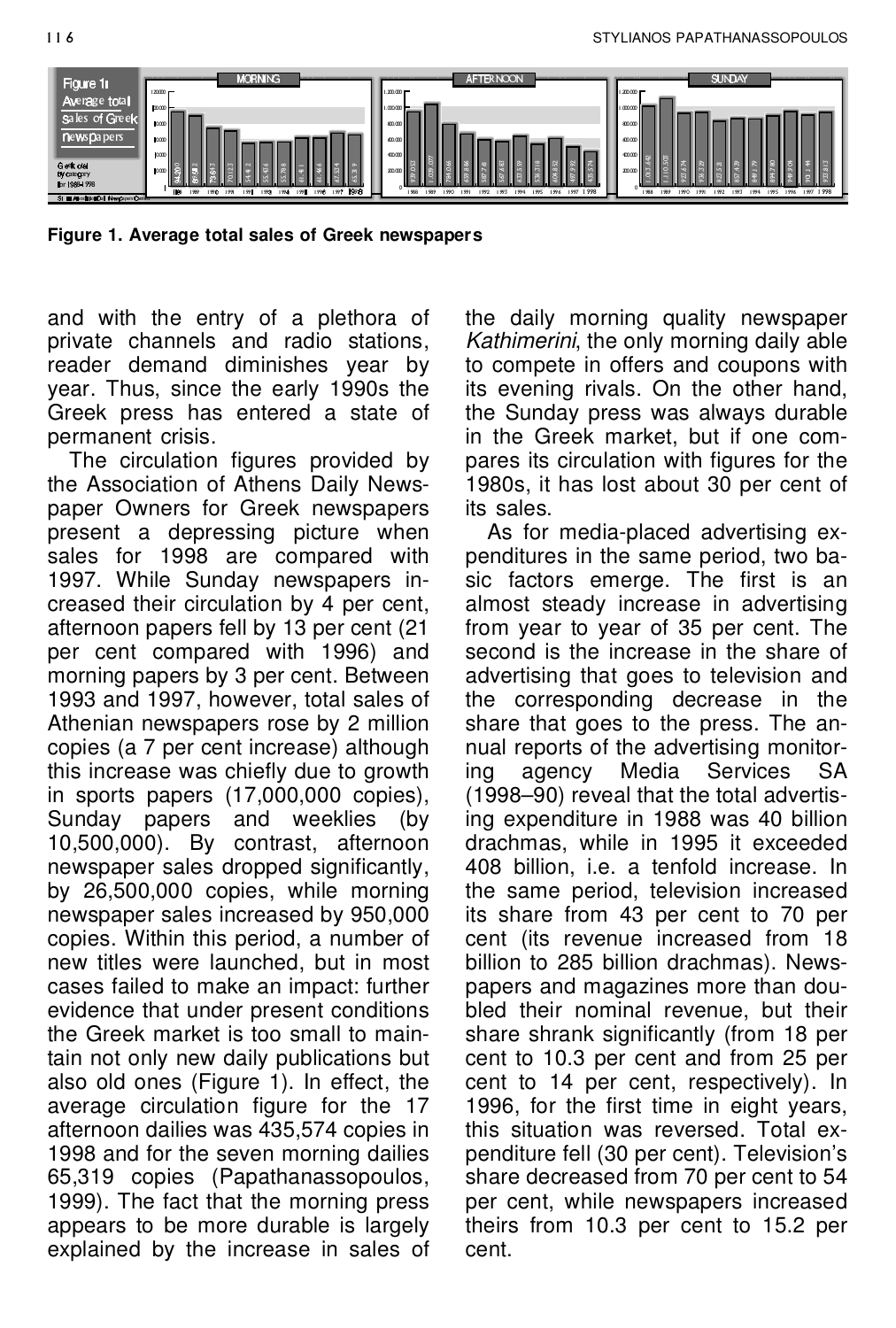|                                                                                 |                                              |                                              |                                              |                                              |                                              | Age range                                    |                                              |                                              |
|---------------------------------------------------------------------------------|----------------------------------------------|----------------------------------------------|----------------------------------------------|----------------------------------------------|----------------------------------------------|----------------------------------------------|----------------------------------------------|----------------------------------------------|
|                                                                                 | Total                                        | Men                                          | Women                                        | $15 - 24$                                    | $25 - 34$                                    | $35 - 44$                                    | $45 - 54$                                    | $55 +$                                       |
| Radio<br>Television<br>Newspapers<br>Magazines<br><b>Books</b><br>Social circle | 1.65<br>5.75<br>1.52<br>0.25<br>0.07<br>0.57 | 1.78<br>5.33<br>1.88<br>0.22<br>0.08<br>0.56 | 1.53<br>6.14<br>1.20<br>0.28<br>0.06<br>0.57 | 1.44<br>5.70<br>1.18<br>0.41<br>0.12<br>0.77 | 1.72<br>5.49<br>1.73<br>0.27<br>0.06<br>0.60 | 1.72<br>5.46<br>1.78<br>0.32<br>0.10<br>0.45 | 1.92<br>5.64<br>1.63<br>0.16<br>0.04<br>0.55 | 1.61<br>6.22<br>1.45<br>0.10<br>0.04<br>0.46 |

**Table 4. Importance of media for information on current affairs issues**

 $N = 5403$  individuals: 2534 men and 2869 women.

*Source*: AGB Hellas, establishment survey 1998, Athens, Thessaloniki and urban areas.

In 1997, according to the Media Ser vices data (1998–90), advertising ex penditure was 329 billion drachmas (a 16.6 per cent increase over 1996) and the newspapers' share increased from 15.2 per cent to 16.5 per cent. It is obvious from a report published by the Association of Athens Daily Newspaper Owners (1998) that print media have significantly improved their share of advertising in the past two years. But it is still too early, the report concludes, to make confident predictions about developments over the next few years. The report also notes that the causes of this change seem to be based more on corrective moves in the advertising market, which, similar to or following television trends, is looking for a more stable balance. The change may also be partly due to an important market approach by the press. In fact, this change is the result of the pressures imposed by publishers on the advertis ers and advertising agencies in 1995. It is not a coincidence that a new media law, Law 2328, exists to regulate trans parency in media advertising expenditure (article 12). This law also asks state companies to direct 40 per cent of their advertising budget to newspapers.

In terms of readership, fewer and fewer Greeks read a newspaper on a daily basis. In a study conducted by the research agency MRB Hellas (1992), it was found that 69 per cent of the sam ple got their daily political information from television, 11 per cent from radio and 17 per cent from the press (evening and morning). Another recent study conducted by AGB Hellas (1998), the television ratings company, asked re spondents to estimate the contribution of each medium to their information. Each respondent distributed ten points to the media for each topic in which they were interested. The position of television as a source of information emerged as dominant on all topics (current issues/news, social/political/ economic issues, culture/show busi ness, medical/health, sports, human relations, and professional/scientific issues). Regarding current affairs/news, newspapers were ranked in third position (Table 4).

## **Explanations of the Crisis**

#### *The Loss of Comparative Advantage*

Why with the inauguration and expan sion of private sector broadcating have the sales of newspapers declined so readily and rapidly? Up to the 1990s, the state channels used to be regarded as "arms of the state", in effect the mouthpiece of the government of the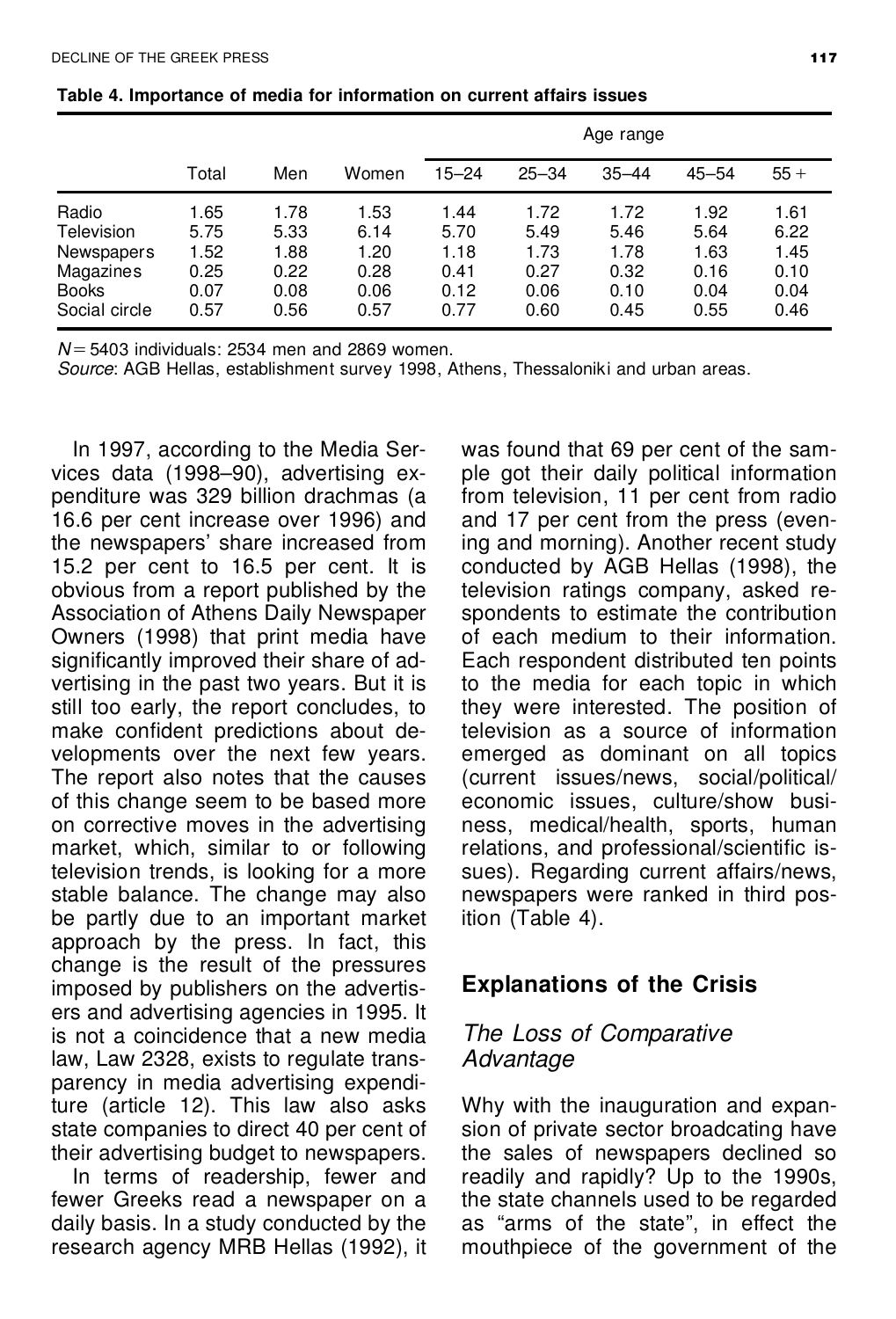day (Papathanassopoulos, 1997a). This tight governmental control on both radio and television curtailed the credi bility of the electronic media, and the attention given by the Greek public to state news broadcasts was limited. This gave newspapers a comparative advantage. It would not be an exagger ation to argue that the Athens daily press back in the 1970s and in the 1980s was regarded as the key mass medium in the dissemination of political information of Panhellenic interest. As researchers have noted, the over whelming majority of Greeks kept informed about events of national significance by reading the Athens dailies rather than by using any other mass medium or interpersonal channel (Carmocolias, 1981).

With the entry of the private broad casting sector, this comparative advantage was lost. Television news began to offer greater coverge of domestic issues. In sharp contrast to the state monopoly, reporting of foreign news has decreased by about 25 per cent in news programmes on the private chan nels (Papathanassopoulos, 1997b). In fact, domestic news dominates the news output of the private channels (75 per cent of their total news pro grammes output). Moreover, contem porary television news is faster and judged less boring and the new news casters are at least that (ie news cast ers) rather than merely readers of the government's announcements as in the past.

The expansion of private radio and television has exacerbated the crisis in the press, drastically changing the ways in which the public acquires infor mation. On the other hand, newspa pers have not been able to defend their comparative advantage in providing comment and in-depth analysis of de velopments. As the editor-in-chief of *Eleftherotypia* newspaper, Serafim Fyntanidis, said at a seminar organised at the University of Athens in 1997, "With the Gulf War we realised that television had already shown, what we were thinking to write the next day." Indeed, in most cases, the newspapers have mimicked the model of television iournalism with which they cannot compete. Moreover, if television has snatched the element of directness in the dissemination of information from the dailies, both radio and television have literally pillaged them with their daily and often comprehensive press review programmes from early morning until afternoon (Papathanassopoulos, 1999). Ignoring the complaints of news papers' editors, the major television channels and radio stations continue to review the front pages of the newspa pers, while one channel (Kanali 5) broadcasts an hourly television pro gramme each day which provides an extensive press review.

## *The Declining Interest in Politics*

Greek newspapers used to be characterised by a blend of politics, culture and general news presentation. A newspaper's political party association used to provide a fairly accurate predictor of each daily's attitude towards political issues. But, since the mid 1980s, accusations concerning scandals and corruption have become a frequent is sue on the public agenda and newspa pers have played a part in this. Parties and politicians, on the one hand, have generally condemned clientelism and the corruption of the institutions, and, on the other, have avoided taking action, obviously due to the apparent political cost. In a very short period of time—as indicated by the polls, as well as a growing abstention from elections and void votes—political parties in Greece have lost touch with the voters (Papathanassopoulos, in press; De mertzis and Kafetzis, 1996).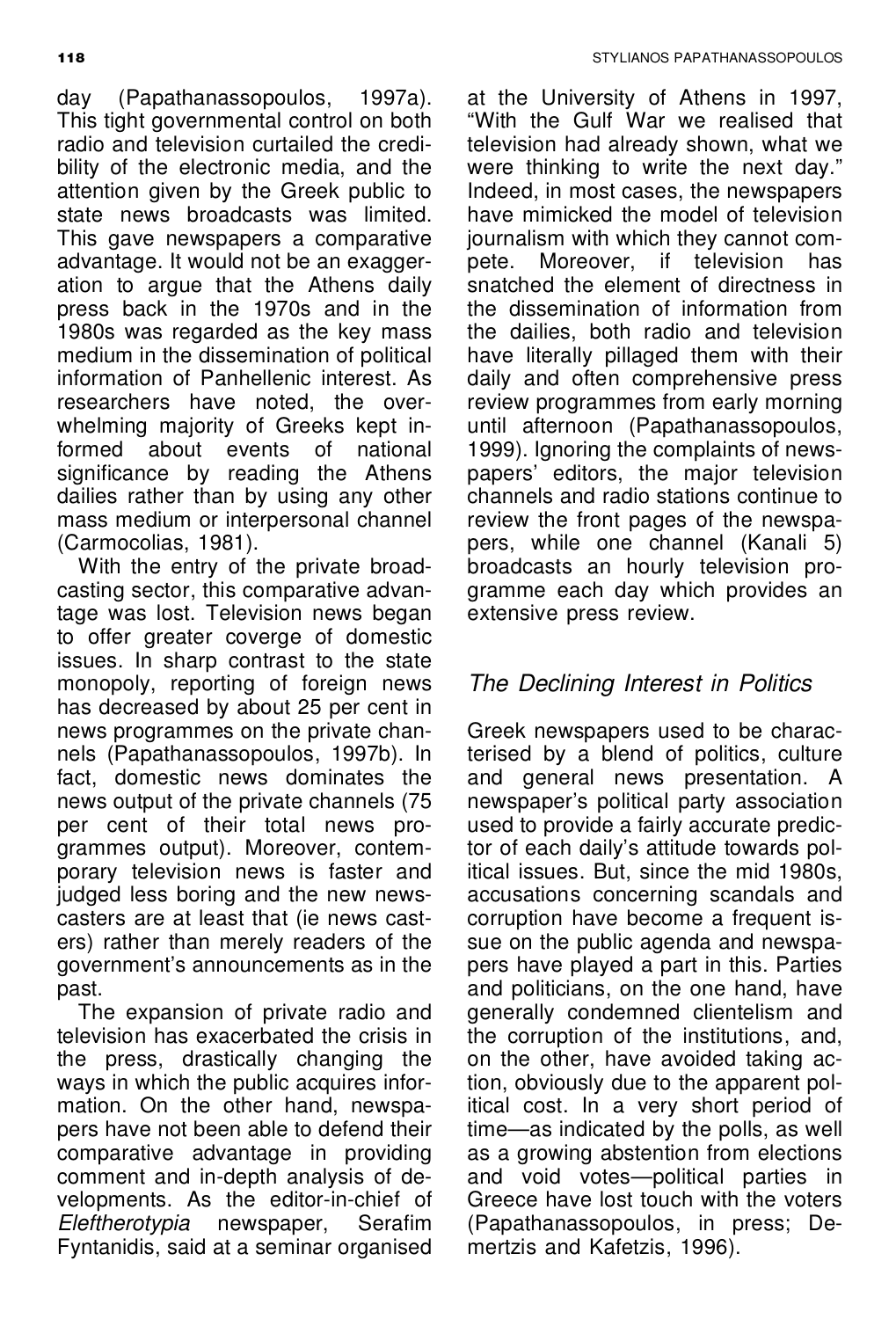This indifference to or abstention from politics, seems, however, to have an effect on newspapers sales, since in Greece the press is still regarded as highly political (Komninou, 1996) (see Table 2). It is no coincidence that the public has started to regard both institutions as dysfunctional (politics and media). In a recent survey, the majority replied that they do not trust either politicians or journalists (PRC, 1995). In other words, the lack of credibility in public and political life has resulted in public disillusion and a relative indiffer ence towards politics, both reflected negatively in the circulation of dailies. This is admitted publicly by most Greek newspaper editors. In effect, what the public perceives as political incom petence has naturally had a negative effect on the circulation figures of dailies that continue to focus on politics. While political newspapers are de clining, sporting and financial papers are booming whether because of the achievements of certain athletes or teams or because of the meteoric rise of the Greek stock exchange index (Papathanassopoulos, 1999).

However, questions concerning the decline of the press have not been fully answered. Is the decline merely due to the fact that newspapers are highly political? Is it the case that reading newspapers has become simply an elite activity: i.e. do readers buy and read newspapers merely to confirm their political convictions? If this is so, why does the majority of the public show little interest in buying downmar ket newspapers? It seems that the answer is fairly simple: the bombardment of the average citizen by a continuous flow of information takes them away from the printed page; everything is now so much more readily accessible on radio and television. If they cannot find analysis in depth in television news, they can find it in radio broadcasts.

#### *The Indifference of the Younger Generation*

As in other countries (Shoenbach et al., 1999), the biggest challenge for Greek newspapers is to promote reading habits among younger people. The problem, however, is discovering how to attract young readers, especially when newspapers are becoming an in creasingly rare commodity in the aver age Greek household. It should be noted that newspapers have never been particularly attractive to young people in Greece, but if newspapers do not attract the youngsters of today they may not attract them in the future when they are adults. This will certainly be a major problem for the newspaper in dustry of the future, and plans must be made urgently for schools to create reading habits (Franklin, 1994, p. 31). It is difficult to estimate the actual effect of television viewing on young people's newspaper-reading habits, and there may be other reasons that help explain the way young people are turning away from newspapers (see also Shoenbach and Bergen, 1998). Nevertheless, such issues—and those of an ageing population, economic recession, etc.—are clearly germane to an industry con cerned about its future and the sort of role that it should play in its society.

Recently, the majority of Athenian newspapers have published on-line editions on the Web, but this seems to be more an effort to keep up with future developments, if not opportunities, in the communications sector than a means for attracting the younger gen eration.

## **The Paradoxes**

It was noted above that the Greek me dia market is characterised more by supply than consumer demand. Within the context of this general paradox that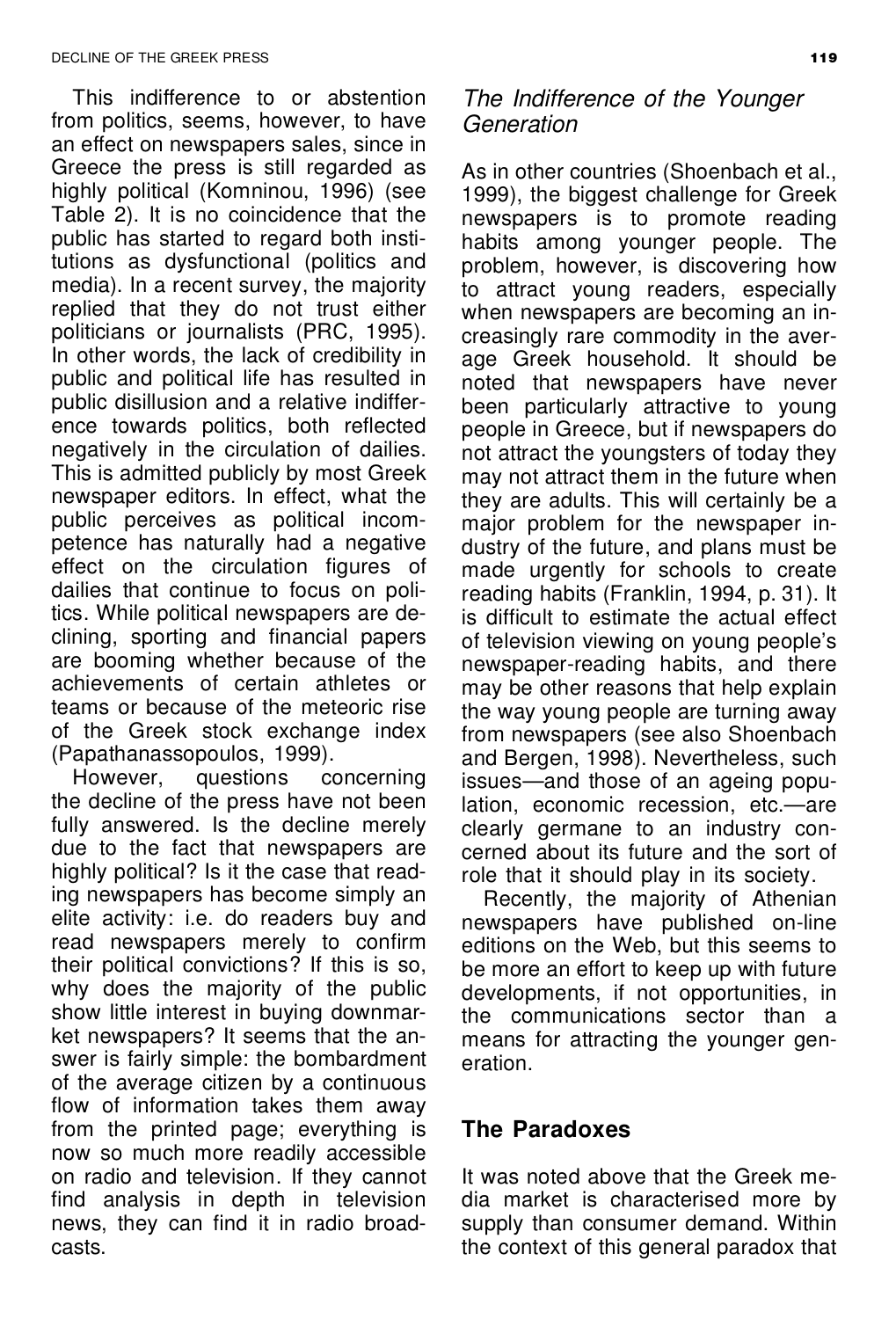characterises Greek media, Greek newspapers provide some further and particular paradoxes.

#### *Decline in Sales, Increase in Number of Titles*

While the average circulation of news papers in Greece is falling, the same cannot be said for the number of daily titles. Though a number of established<br>newspapers have suspended or newspapers have suspended or ceased publication in the last ten years, new titles, or old ones under new own ership, seem to be launched continu ously.

Examining the annual data of the Association of Athens Daily Newspaper Owners, it is clear that in 1979 there were 12 morning and afternoon dailies published in Athens with an average daily combined circulation of 713,000 copies. In 1989, the best year for the dailies in the last 20 years, there were 22 titles with an average daily com bined circulation of 1,128,589 copies. However, in 1998 with less than half of the average circulation of 1989 (500,893) the number of titles was 23. Dailies have come to contribute to the enigma of the Greek mass media, with the existence of more newspapers, magazines, radio and television stations than the small market can sup port.

It is equally curious that while most people in the press industry regard the launching of a new daily as a financial investment of doubtful viability, new pa pers appear all the time, only too fre quently closing after a short period, thereby further boosting the lines of the "reserve army of unemployed". This continual increase in daily newspaper titles cannot be explained in terms of the recent increase in advertising rev enues. It has rather to do with the traditional role of newspapers in Greek society, i.e. as a means for exercising pressure within the polity. As in the past, commercial imperatives alone do not motivate entrepreneurs and other business interests who enter such small media markets as those in Greece. The entry of businessmen and ship owners and other business inter ests into the media scene is an import ant way in which these interests try to influence public opinion and to exert pressure in the political arena for their business interests. The problem, how ever, is that newspapers do not have the same impact as they used to in the past.

Moreover, a survey of the average number of pages in Athens dailies found that in 1980 pagination ranged from 16 to 32 pages on the average weekday, with more than 48 pages in Sunday editions. By 1997, the number of pages in Athens dailies ranged from 32 to 64 pages on the average week day, with more than 120 pages in Sun day editions. Surprisingly, in 1999 the number of pages is still growing while the sales are still falling. A similar trend is apparent in the UK press (Franklin, 1997, p. 90).

## *Decline in Sales, Increase in Gifts*

In 1993 when publishers saw that sales of their newspapers were declining rapidly, they decided to attempt to halt the downturn in circulations by offering their readers special offers or gifts in exchange for coupons. Since the first attempts met with some success, all newspapers started offering gifts to their readers, such as books, cars, houses, etc. But, as relevant data re veal, the continuous priming of print media with offers or gifts exchangeable for coupons only temporarily halts the decline of circulation (Papathanasso poulos, 1996). It seems that gifts and special offers have become a constitu ent part of newspaper publication, re-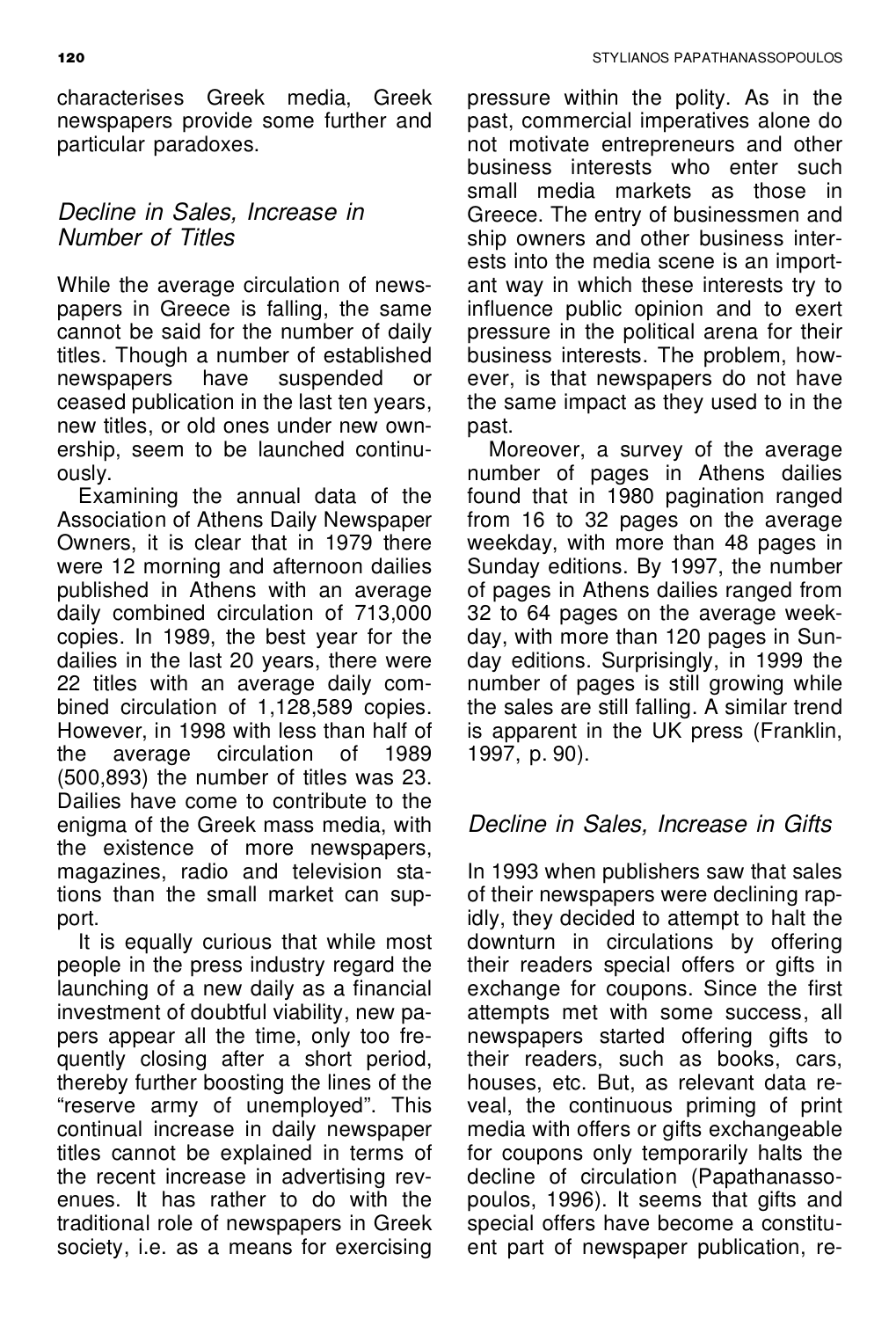

**Figure 2. The evolution of special offers and gifts in the Athenian press (April '93–May '98)**

sulting in significant drops in sales if the practice is abandoned (Figure 2).

### **Summary and Conclusions**

In addition to the vast increases in newspapers pagination, supplements and offers, Greek newspapers have been changing significantly in other ways. Today's Greek newspapers have little in com mon with those of a decade ago in terms of content or form. Nowadays, they present their content in a much more fashionable way (more features, more news, more photos, and more specialised pages) as well as in a more convenient and manageable form. Moreover, in response both to a new editorial sensitivity to readers' interests and to the opportunities opened up by

computerised composition and page make-up, many Greek newspapers have introduced new graphics, new typefaces, and new layouts. Nowa days, all Greek newspapers have colour on most of their pages. In sum, have done everything possible to try to halt the decline in circulation.

Despite these increasingly frenzied efforts by publishers, the public buys ever fewer newspapers: Greek news papers have declined in terms of sales, readers and advertising. The decline reflects the impact of a combination of factors such as the deregulation of Greek television, the declining interest in politics, and the loss of a younger generation of readers. The latter un doubtedly represents a major problem for the future. For their part, newspa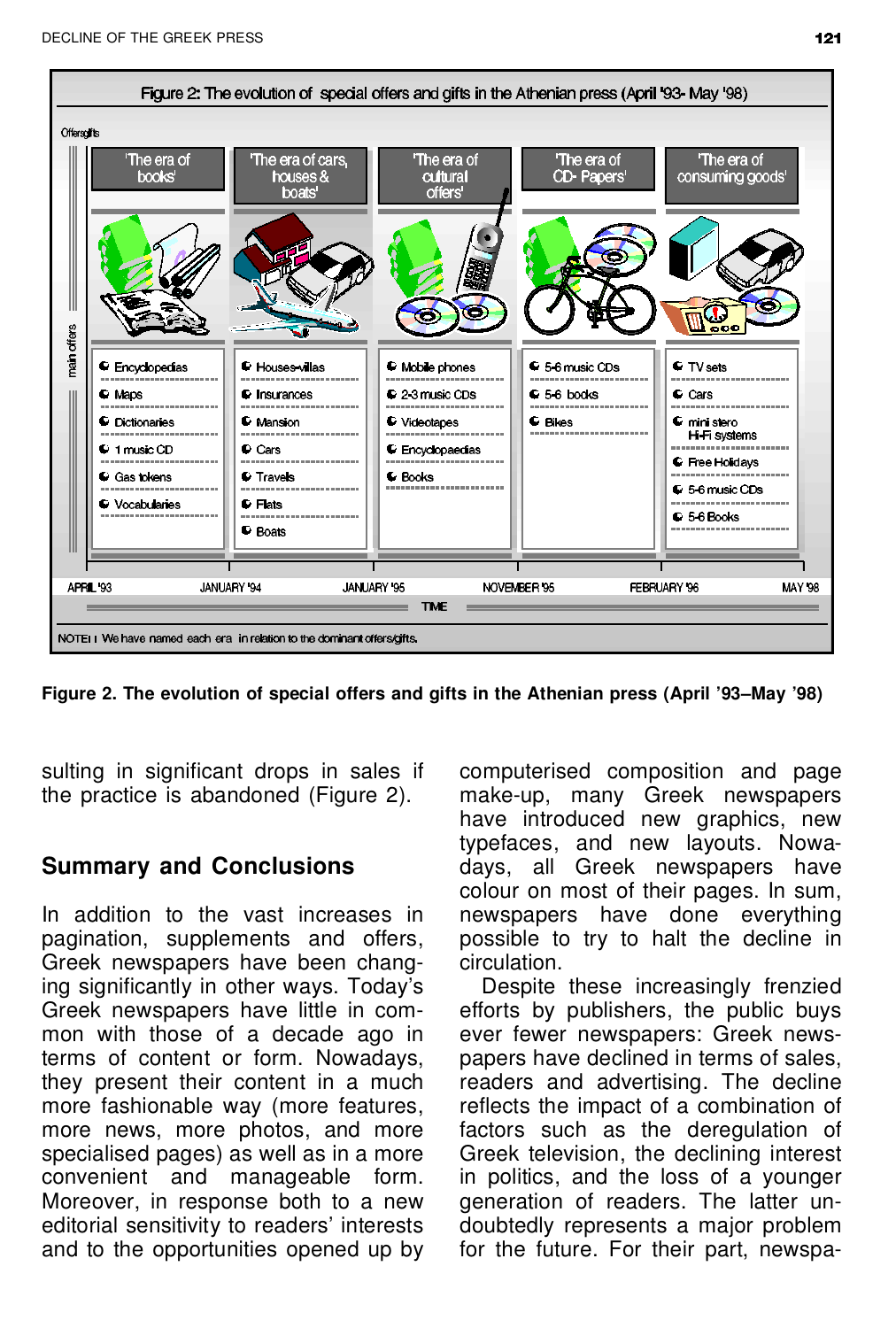pers have reacted to this decline by offering gifts to their readers as well as metamorphosing into vehicles for con sumer goods rather than for journalistic content.

In effect, Greek newspapers have become more reactive than proactive to developments. But the Greek market is also unpredictable. Consequently, trying to predict the future of the Greek media market is similar to trying to pre dict the weather during the next five years. But it is clear that the Greek press market, as Table 4 shows, is a two-level market. The upper level con sists of the leading and larger-circulation newspapers supported heavily by their owners, who at the same time have other interests in the economy. The lower level is the domain of the smaller-circulation newspapers which struggle to survive in an extremely competitive environment. It seems possible that in the next decade market pressures will force many of these small newspapers to cease publication.

#### **References**

AGB Hellas (1998) *TV Yearbook 97/98*, Athens (in Greek).

- Association of Athens Daily Newspapers Owners (1998) *Circulation and Advertising Statistics*, Athens (in Greek), Carmocolias, Demetrios (1981) "Image of NATO and the US in the Athens Daily Press, 1974–1980", *Journal of Political & Military Sociology* 9 (2), pp. 229–40.
- De Fleur, Melvin, L. and Ball-Rokeach, Sandra (1989) *Theories of Mass Communication*, 5th edn, New York: Longman.
- Demertzis, Nicos and Kafetzis, Panayotis (1996) "Political Cynicism, Political Alienation and Mass Media: the case of the Third Hellenic Republic", in: Christos Lyrintzis, Elias Nicolacopoulos and Dimitris Sotiropoulos (Eds), *Society and Politics: Facets of the Third Hellenic Democracy 1974–1994*, Athens: Themelio, pp. 174–218 (in Greek).
- Dunnet, P. I. S. (1988) *The World Newspaper Industry*, London: Croom Helm.
- Franklin, Bob (1994) *Packaging Politics: Political Communications in Britain's Media Democracy*, London: Edward Arnold
- Franklin, Bob (1997) *Newszak and News Media*, London: Edward Arnold.
- Fyntanidis, Serafim (1997) "The Agenda Setting of the Greek Press", paper presented at the Seminar on Journalism organised by the Department of Communication and Mass Media, National and Capodistrian University of Athens, 1–2 December.
- Hiebert, Ray, Eldon, Ungurait, Donald, F. and Bohn, Thomas, W. (1982) *Mass Media III*, 3rd edn, London: Longman.
- Host, Sigurd (1999) "Newspaper Growth in the Television Era: the Norwegian experience", *Nordicom Review* 20(1), pp. 107–28.
- Humphreys, Peters (1996) *Mass Media and Media Policy in Western Europe*, Manchester: Manchester University Press.

International Federation of Newspapers Publishers (1991) *World Press Trends*, Paris.

International Federation of Newspapers Publishers (1994) *World Press Trends*, Paris.

- Komninou, Maria (1990) "The Crisis of the Press—the Crisis of the Power: the elections of the 5th November 1989", in: Hellenic Political Science Association (Eds), *Elections and Political Parties in the 1980s*, Athens: Themelio, pp. 47–54 (in Greek).
- Komninou, Maria (1996) "The Role of the Media in the Third Hellenic Republic", in: Christos Lyrintzis, Elias Nicolacopoulos and Dimitris Sotiropoulos (Eds), *Society and Politics: Facets of the Third Hellenic Democracy 1974–1994*, Athens: Themelio, pp. 219–46 (in Greek).

Leandros, Nicos (1992) *Mass Printed Press in Greece*, Athens: Delfini (in Greek).

Lowenstein, R. L. and Merril, John C. (1990) *Macromedia: Mission, Message and Reality*, London: Longman. McDonald, R. (1983) *Pillar and Tinderbox*, London: Marion Boyars.

Media Services SA (1998–90) *Annual Reports of Advertising Expenditures*, Athens (in Greek).

- Mouzelis, Nicos (1980) "Capitalism and Development of the Greek State", in: Scase, Ray (Ed.), *The State in Western Europe*, London: Croom Helm, pp. 260–75.
- Mouzelis, Nicos (1995) "Greece in the Twenty-First Century: institutions and political culture", in: Dimitris Constas and Theofanis G. Stavrou (Eds), *Greece Prepares for the Twenty-First Century*, Baltimore and London: Johns Hopkins University Press, pp. 17–34.
- MRB Hellas (Market Research Bureau) (1992) *Trends*, Athens.